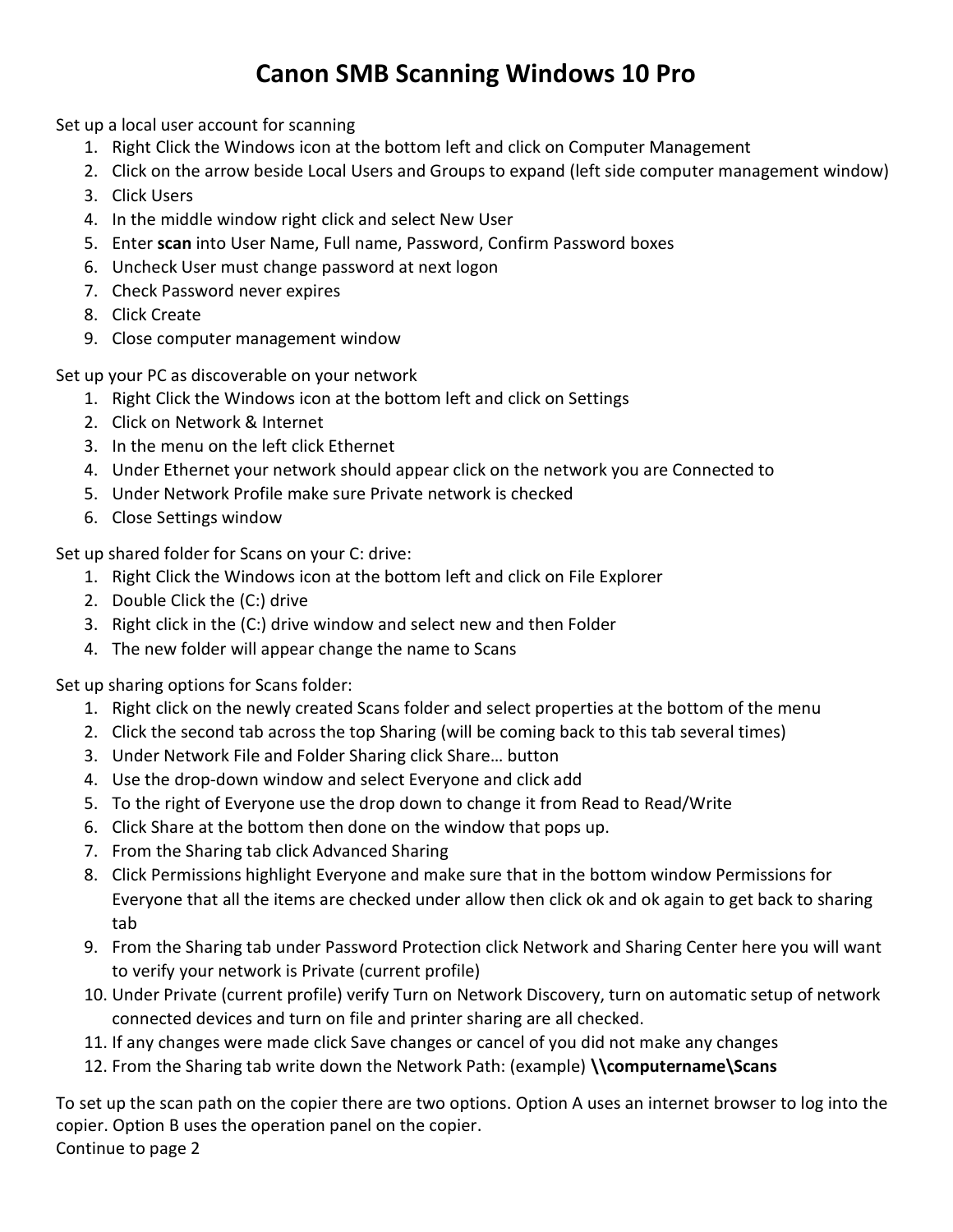Option A) Setting up the scan path on the copier using the remote user interface to route it to that folder!

- 1) open up an internet browser
- 2) In the web address field, enter in the IP address of the copier, this will take you to the copier's main login screen
- 3) Make sure 'management mode' is selected and enter in '7654321' in the System Manager ID field, only, and click Log In
- 4) Select 'Address Book' on the right-hand side
- 5) Select a 'One Touch' slot that is 'Not Registered' Remember this number! This is your number when you'll scan from the copier!
- 6) Select 'File/SMB' and click OK
- 7) Name the destination, in this case, your name
- 8) In the Host Name field, enter in '\\' (two backslashes) and the computer name (initially written down) immediately follow the backslashes, one more backslash '\' then enter in 'SCANS' (the folder) Example: \\computername\SCANS (all in the Host Name field)
- 9) Enter in 'scan' in the User Name field and 'scan' in the Password field.
- 10) Now, TEST A SCAN!

Place your document in the document feeder of the copier, select the scan option, select the # you programmed the destination to, and select start

Option B) Setting up the scan path on the copier using the copier operation panel to route it to that folder!

- 1) From the Main Menu press the "Scan and Send" button
- 2) Press the "One Touch" button. The current One Touch list will be displayed.
- 3) Press "Register", select a One Touch that is not in use and press "Register/Edit"
- 4) Select "File" from the window that opens and you will next see the Scan to Folder data entry screen.
- 5) Name and One Touch Name name you wish to use for this Address Book One Touch entry.
- 6) Protocol Select "SMB"
- 7) Host Name The computer name and file path to the scan folder, in the form \\computername\Scans
- 8) Folder Path Leave blank.
- 9) User scan
- 10) Password scan

Place your document in the document feeder of the copier, select the scan option, select the # you programmed the destination to, and select start

## Reenabling Windows 10 SMB 1.0 feature:

Some older devices require SMB 1.0 to be turned on in order to be able to scan to folder using the SMB protocol. This feature was turned off on some Windows 10 PC's after an update. This feature was turned off due to the wannacry security exploit. Turn back on at your own risk.

- 1. In the search bar to the right of the Windows icon in the lower left type Turn Windows features on or off and click on the top app that appears
- 2. In the Turn Windows features on or off window scroll down to SMB 1.0/CIFS File Sharing Support
- 3. Click the Plus sign to the left of SMB 1.0/CIFS File Sharing Support to expand the selection
- 4. Check both Client and Server
- 5. Click OK
- 6. Reboot PC